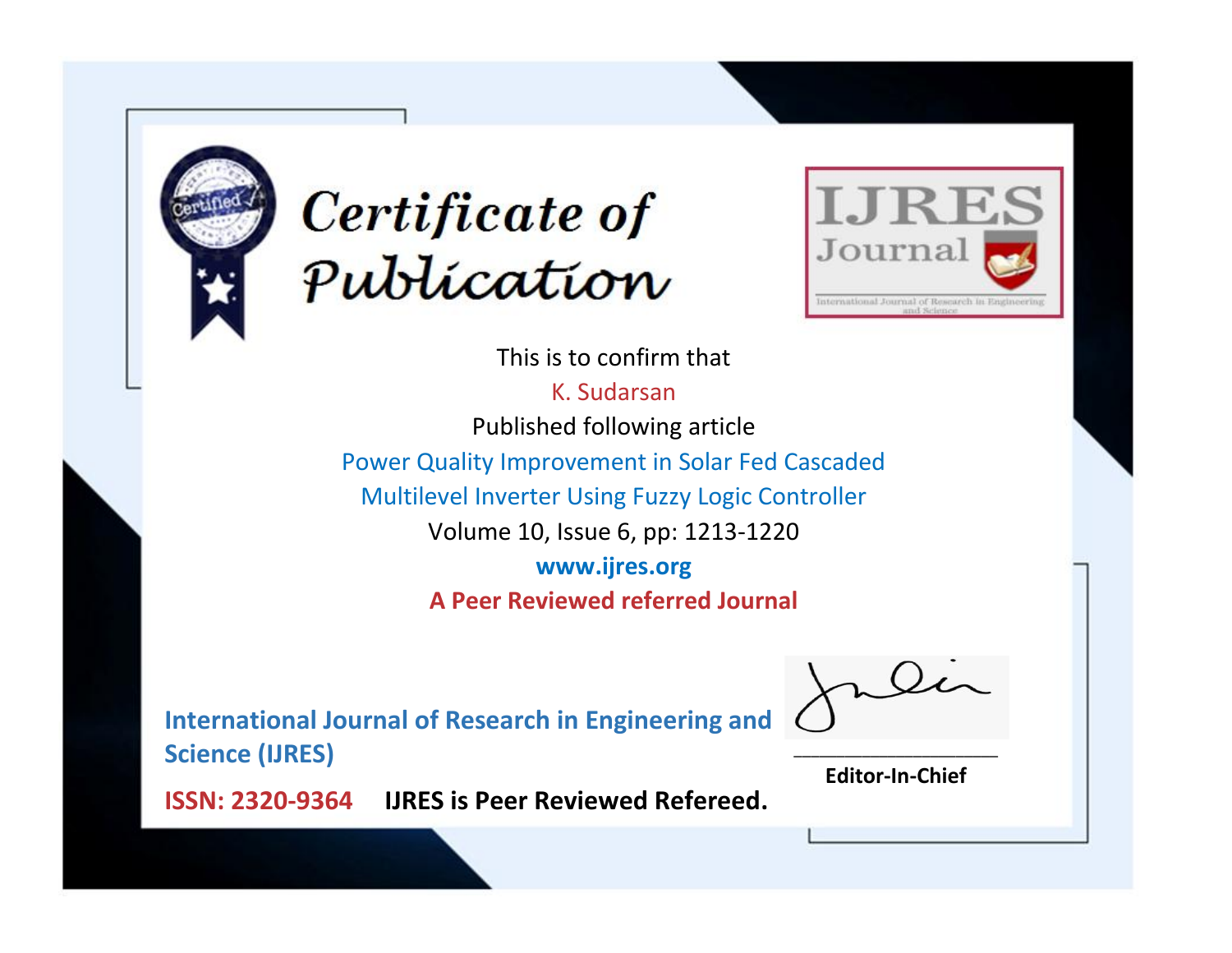



This is to confirm that

K. Lavanya Published following article Power Quality Improvement in Solar Fed Cascaded Multilevel Inverter Using Fuzzy Logic Controller Volume 10, Issue 6, pp: 1213-1220 **www.ijres.org A Peer Reviewed referred Journal**

**International Journal of Research in Engineering and Science (IJRES)**

\_\_\_\_\_\_\_\_\_\_\_\_\_\_\_\_\_\_\_\_\_\_\_\_ **Editor-In-Chief**

**Journal.**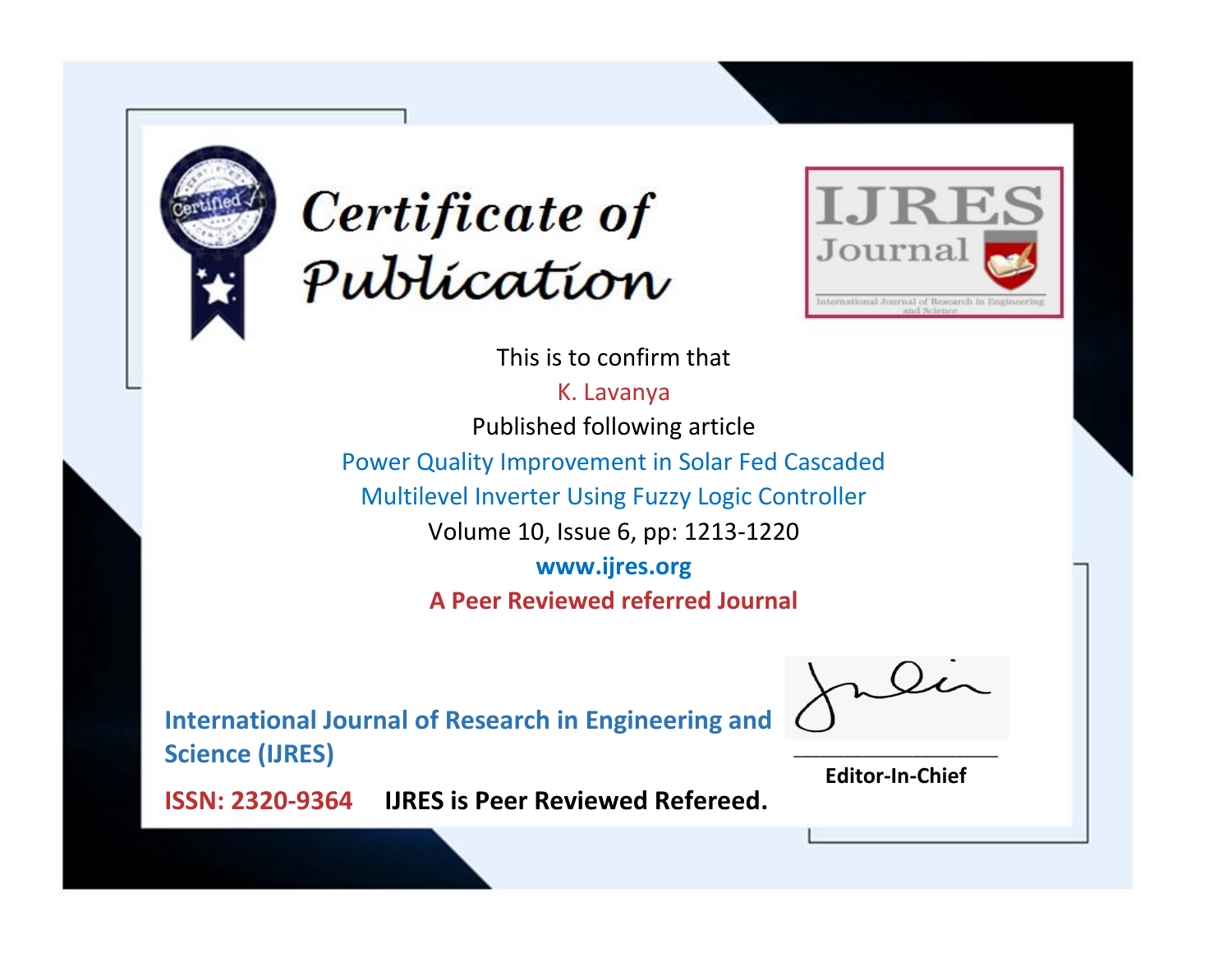



This is to confirm that A. Jyoshna Published following article Power Quality Improvement in Solar Fed Cascaded Multilevel Inverter Using Fuzzy Logic Controller Volume 10, Issue 6, pp: 1213-1220 **www.ijres.org A Peer Reviewed referred Journal**

**International Journal of Research in Engineering and Science (IJRES)**

\_\_\_\_\_\_\_\_\_\_\_\_\_\_\_\_\_\_\_\_\_\_\_\_ **Editor-In-Chief**

**Journal.**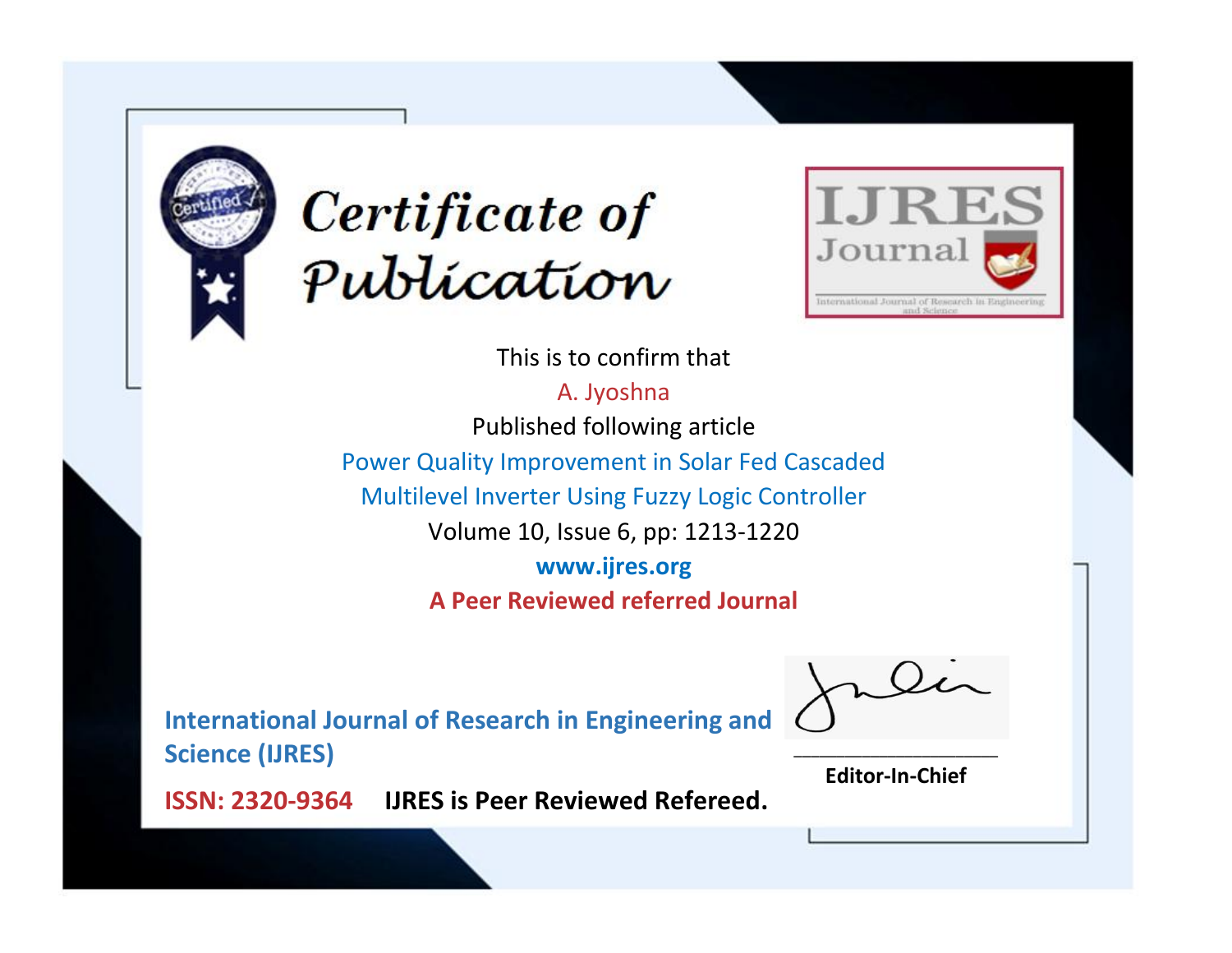



This is to confirm that S. Mathloob Ahmed Basha Published following article Power Quality Improvement in Solar Fed Cascaded Multilevel Inverter Using Fuzzy Logic Controller Volume 10, Issue 6, pp: 1213-1220 **www.ijres.org A Peer Reviewed referred Journal**

**International Journal of Research in Engineering and Science (IJRES)**

\_\_\_\_\_\_\_\_\_\_\_\_\_\_\_\_\_\_\_\_\_\_\_\_ **Editor-In-Chief**

**Journal.**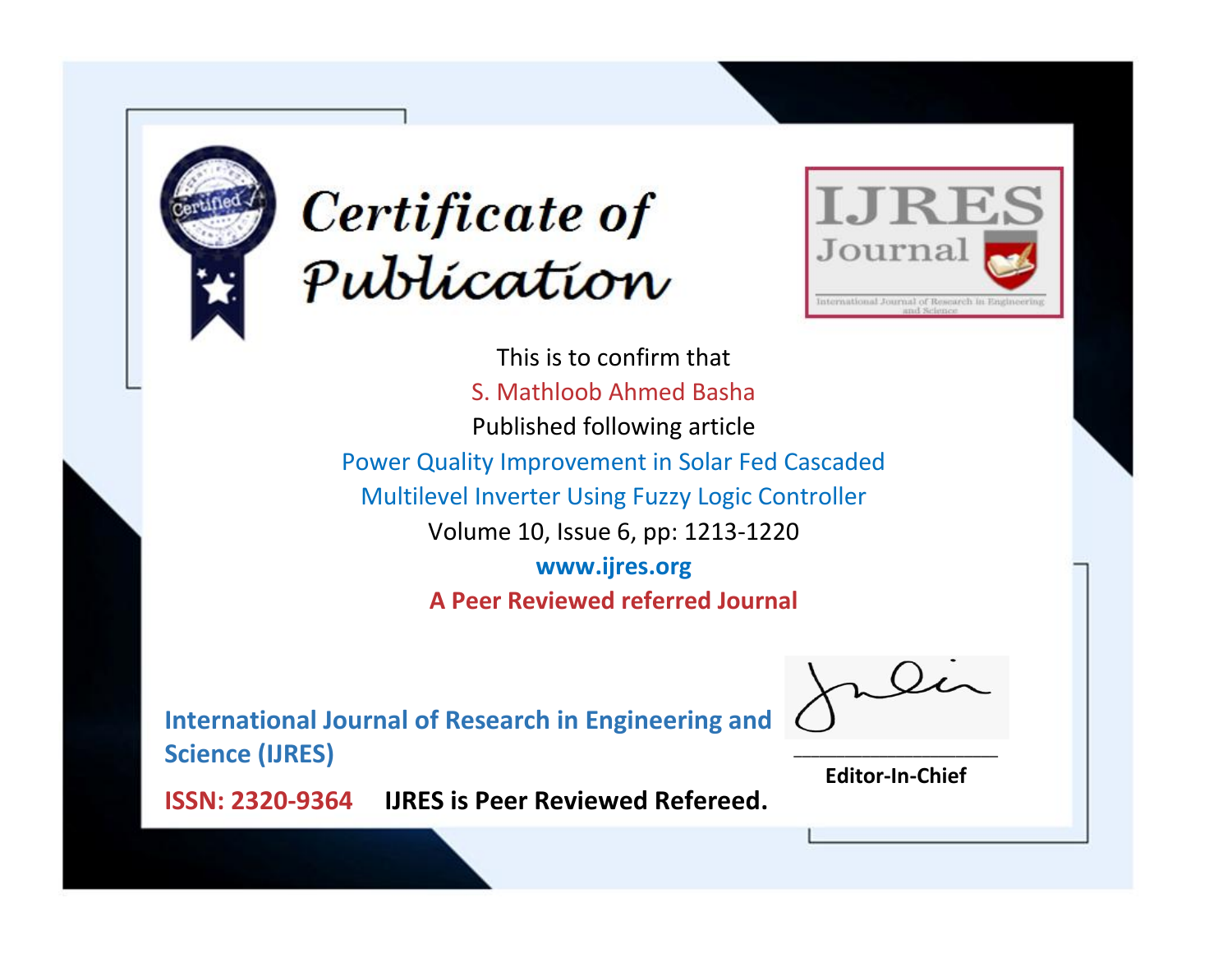



This is to confirm that B. Ayesha Siddiqua Published following article Power Quality Improvement in Solar Fed Cascaded Multilevel Inverter Using Fuzzy Logic Controller Volume 10, Issue 6, pp: 1213-1220 **www.ijres.org A Peer Reviewed referred Journal**

**International Journal of Research in Engineering and Science (IJRES)**

\_\_\_\_\_\_\_\_\_\_\_\_\_\_\_\_\_\_\_\_\_\_\_\_ **Editor-In-Chief**

**Journal.**